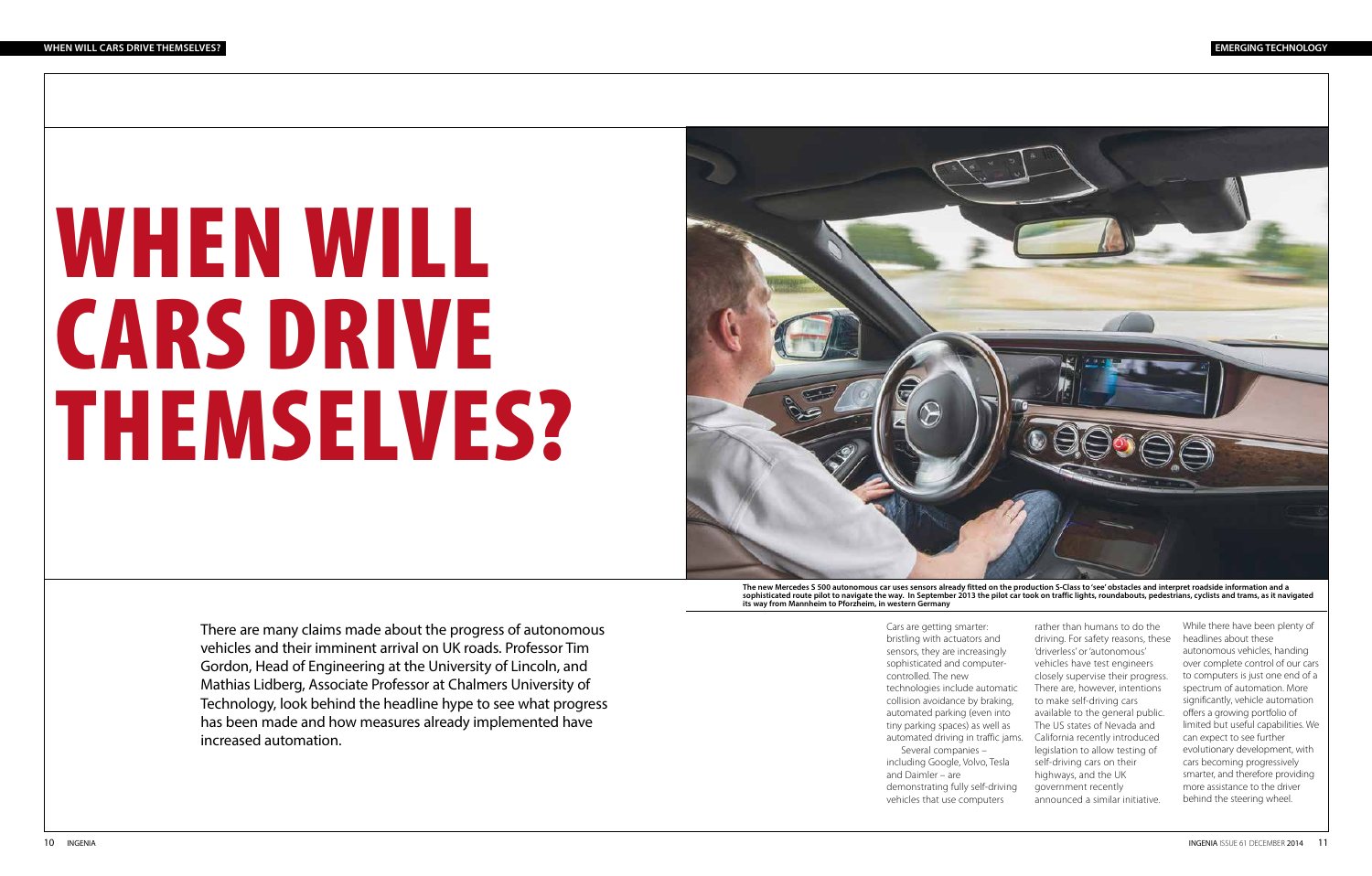

### BRAKING BREAKTHROUGHS

An early example of the technologies needed for selfdriving vehicles is the antilock braking system (ABS). Developed in the 1980s, ABS technology monitors wheel speeds and controls brake pressures to prevent wheels from locking up under hard braking. ABS may not be considered particularly 'smart' these days, but its sensors and actuators provide a gateway towards more sophisticated systems. For example, in electronic stability control (ESC), a computer intervenes with the brakes to correct for loss of stability, which is not uncommon on slippery or icy roads. Compared with ABS, ESC interacts with the driver more conspicuously, correcting the way the car moves using 'feedback control'. ESC compares actual with expected vehicle motions. Using error-correcting algorithms, it then prevents the car from spinning dangerously or sliding sideways. ESC requires further sensors to monitor the vehicle's motion, as well as sophisticated software, but the additional costs are low compared to the original installation of ABS.

Taken together, ESC and electronic engine control make it relatively simple, and affordable, to use engine and brakes to control a vehicle's speed. By adding forwardpointing radar, a vehicle can follow a driver-selected speed and adapt to traffic by slowing down when there is a slower vehicle in front. This first step towards automated driving emerged as adaptive cruise control (ACC) in the late 1990s.

A growing list of car manufacturers now offers ACC,

driver's workload to preventing crashes. In fact, it is part of the evolving new generation of 'autonomous safety functions' in passenger cars and heavy vehicles.

Speed control is only half of the picture, however. For full self-driving, a vehicle also needs automated directional control. Directional control usually comes from turning the steering wheel. Typical demonstrations of self-driving show the steering wheel moving 'by itself'. As with speed automation, the key requirement is to sense the car's motion relative to the road, and/ or relative to other road users, and then to apply path corrections to reduce or remove errors between the actual and intended paths.

Automated speed control is one component of the broader concept of drive-by-wire. This concept of automated car

control borrows its thinking from the fly-by-wire approach of modern aircraft. As in an aircraft, the technology handles the car's braking, steering and propulsion. A complete driveby-wire system combines individual systems that, for example, steer-by-wire or throttle-by-wire – see *What's behind the wheel?*

Since it is usual – though not universal – to have a direct mechanical connection between the steering wheel and the direction of the front wheels, there is a design challenge to best assist the driver with steering. One option is to use an electric power assistance system (EPAS) to adjust the steering. This is already common in the power steering of more recent vehicles, where an electric motor replaces the hydraulics.

Camera and processing module Electronic control unit teering angle actuator

When used in a more interactive or 'intelligent' manner, the car will appear to 'want to steer' of its own accord. Clearly, with hands on the wheel, the driver will perceive the car as having its own intention. Provided drivers are sympathetic to that intention, they will likely allow the steering action. EPAS is already used in self-parking systems where the steering action is fully automated – drivers remove their hands and simply control brake and accelerator during parallel parking. On the other hand, should unexpected steering torque be experienced during regular driving, this could disturb the driver and cause them to resist, which could have dangerous consequences. There are other options for the car to control its direction,

with different implications for the interaction with the driver. For example, with active front steer, an electric motor controls an offset between the steering wheel and the front road wheels. This corrects the steering on the road without creating a corresponding movement of the steering wheel.

In another approach to automated steering, 'steer-bywire' removes the mechanical connection between the steering wheel and road wheels and so offers further scope to modify the interaction with the driver. This type of electronic control can be used to steer the rear wheels as well as the front, giving more freedom to designers. Yet another option is to create a left/right bias in the brakes or driveline; for example, by driving the right wheels

harder than the left, or braking the left wheels more than the right, the net effect is to turn the vehicle to the left.

All the approaches mentioned have their merits and implications in terms of cost, complexity, effect on the vehicle's motion and, perhaps most importantly, their synergy with the human driver.

## SHARED CONTROL

Whatever the mechanism, sensors and actuators can provide an automated 'steering function'. As with speed control, the system can function in a self-steering mode only if there is a reference direction/path to follow. This direction can be determined either by the vehicle alone, acting in autonomous mode, or, working

including Cadillac, Jaguar, Honda, BMW and Volvo. Fully tested and proven as useful and safe, it tends to reduce tailgating as well as cutting the workload for the driver.

#### BEYOND ACC

Over the past few years, collision avoidance and crash mitigation systems have come onto the market as further developments of automatic speed control. In these systems, the car, or lorry, automatically applies its brakes to avoid a crash or reduce the severity of an anticipated impact. This is another example of existing actuators and sensors from ABS and ACC being co-opted for a new purpose, with the vehicle's computer given authority to apply the brakes even when there is no command from the driver. The system's role is elevated from reducing the

#### WHAT'S BEHIND THE WHEEL?

Intelligent vehicles control themselves not through mechanical devices – by

turning a steering wheel or pressing brake pedals, for example – but by sending electrical signals that control the steering wheel and brakes through electric motors, via a

set of technologies collectively known as drive-by-wire. These electrical signals are in response to information from an array of sensors that detect the car's movement and direction, along with information about the local environment such as the presence of other vehicles, for example.

Nissan already has a steerby-wire system in production. The Direct Adaptive Steering on its Infiniti Q50 Hybrid and Q50 3.7 models automatically makes small adjustments to the steering. For example, using what Nissan describes as a 'straight-line stability system', the steering can respond

automatically to crosswinds without disturbing the driver.

As a backup, if an electric motor fails or loses power, a clutch connects a mechanical linkage. This backup – having a redundant system that can take over – is important to ensure safe and fault-tolerant operation of the vehicle.

Redundant systems do not have to be mechanical. In a throttle-by-wire system, engine power is controlled purely via electrical signals. With redundant sensors and power supplies, there is no mechanical backup. This approach is already almost universal on modern cars.



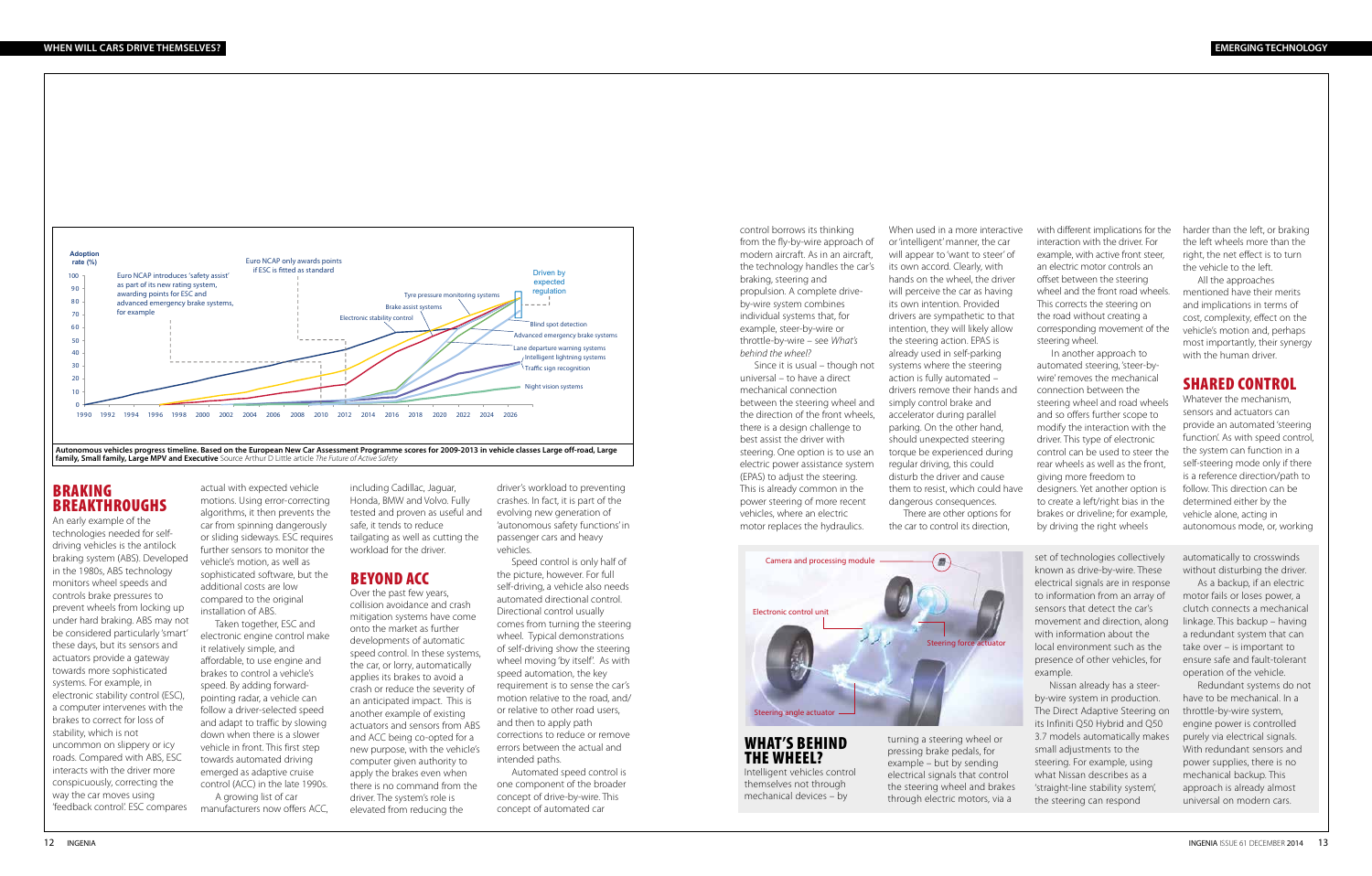commercially viable systems, available today, so switching them on together could immediately give us a selfdriving car! However, both systems have limited capabilities: neither is designed to take full authority from the driver. It follows that we still require the driver to supervise: feet off the pedals, hands off the steering wheel, but eyes firmly on the road. And, importantly, the driver/ supervisor should be mentally alert and primed and ready to take control at any instant.

Several companies are developing such 'semiautonomous' systems with the motivation of further reducing the driver's workload. However, the shortfalls of boredom and distraction during a low-level supervision task are well known – which is why lifeguards at swimming pools are rotated after a short time of supervision.

When the driver has to remain vigilant (here we still say 'driver') one doubts there is much genuine workload reduction. On the positive side, the driver can relax their arms and let the steering wheel move by itself. On the negative side, there is the new task of supervising and monitoring the automated system, and deciding if and when to take back control. The gain is a reduced physical demand, while the new burden is largely cognitive. Crucially, the semi-autonomous vehicle does not alleviate the normal task of anticipating traffic hazards. Added to this are the dangers of overreliance on the system and being distracted by other tasks, potentially leading to new crash risks. This acts as an incentive for creating forever more ingenious

systems which reduce crash risk, while at the same time allowing 'eyes off the road' driving.

#### DRIVING SKILLS AND RESPONSIBILITIES

It is easy to underestimate how good we humans actually are at driving. According to US traffic statistics (Traffic Safety Facts, 2012), out of roughly three trillion vehicle miles travelled, there were a total of 5.6 million police-reported traffic accidents, 30,800 of them involving a fatality. This equates to roughly one crash per 500,000 miles and one fatal crash per 100 million miles. This compares to the currently quoted million-plus miles of accident-free (supervised) travel for Google's self-driving cars, where the development team selects the roads and timing, intervenes when necessary, and presumably does so with high attention levels.

Driving is usually thought of as having three levels: strategic, tactical and control. Strategic driving deals with choice of destination, route, timing and other forward planning – something that current mapping and navigation software can deal with very well. The control or skill level deals with stability, staying in the lane, slowing down for a curve, executing a lane change: the kind of things that are relatively easy for current self-driving technologies. The intermediate, tactical level deals with making decisions in

traffic, deciding on which lane to be in, recognising and anticipating potential hazards and so on. For human drivers, the tactical level requires experience and attention. It is also the level that is most demanding for selfdriving cars. It is not feasible to replicate all aspects of human driving at the tactical level, at least not without artificially intelligent computers that are beyond anything we currently



If we cannot yet put sufficient human-like driving intelligence into a box of electronics, there are two complementary ways forward. First, we can make best use of the available 'safety net' of sensors and actuators to avoid collisions and reduce the risk of crashes. Over time, using crash data and improved scientific analysis, we can evaluate and verify the safety benefits of such systems. Since the safety nets developed to protect human drivers can protect us during autonomous driving, the driving safety benefits can be extended similarly. Secondly, we can try to simplify or control the driving environment to accommodate these infant electronic driving systems.

There are examples of where this has been done already. For example, in August 1997, a large R&D project ended with a live proof-of-concept demonstration of a prototype automated highway system, with 20 selfdriving cars operating over a four-day trial period on dedicated lanes of Interstate 15 in San Diego, California. With speed and directional control both automated, and permanent magnets were embedded in the road guiding the vehicles. The resulting 'slinky effect' or 'string instability' can be unnerving when the lead vehicle accelerates – following vehicles accelerate progressively harder to catch up – and could lead to collisions whenever the lead vehicle brakes suddenly. Interestingly, the 1997 demonstration showed that automated vehicles can control platooning more precisely than human drivers. With close spacing achieved at highway speeds, the demonstration showed potential advantages for

in shared-control mode, as an adjustment to what the driver does with the steering wheel. In either case, the vehicle needs to know its position and motion relative to some map of the road and potentially to obstacles, including other vehicles – see *Where am I?*

In one form of shared control, lane-keeping assist or lane-keeping aid (LKA), now available in cars such as the Volvo V60, a camera determines the car's position relative to the lane markings. The electronic steering function then keeps the car in the lane. The steering control is gentle enough to allow the driver to override the system for lane changing or to avoid an obstacle, in much the same way that ACC will defer to the driver for braking or acceleration. In both cases, the responsibility for safety and legal liability stays with the driver.

LKA may also monitor whether the driver is holding the steering wheel. If the driver removes their hands for more than a short time, the system will give a warning and then disconnect itself. Automated steering can also be a safety enhancement. For example, side-pointing radar can detect another vehicle in the blind spot in an adjacent lane so that the system will resist the driver's steering action if the driver starts to make an unsafe lane change. It is currently difficult to predict the actual safety benefits of such systems, even using so-called field operational tests.

We have seen how new 'higher' levels of automation build on existing technologies. Now there emerges a new and thought-provoking opportunity. ACC and LKA are both

#### WHERE AM I?

An intelligent autonomous vehicle needs to know where it is in the world. It needs to be able to fix its current map location, together with the positions of relevant objects such as road edges, cars, pedestrians and holes in the ground. At the moment, this is not possible: GPS satellite technology is unreliable in urban streets as buildings block the satellite signals, and in any case, standard GPS is not precise enough for controlling a vehicle.

Researchers in this field can use extra hardware to reduce positioning errors down to a few centimetres, but the costs are prohibitive for production vehicles. Sometimes an ad-hoc local 'map' can be created onboard the vehicle. For example, in lane-keeping control, cameras 'see' lane boundaries and provide the local road geometry, while relative positions of nearby objects

can be found from radar or laser ranging devices, often backed up with cameras performing image recognition.

A surveyed geographical map can provide additional information, especially detailed road geometry, the locations of traffic lights and the ability to plan journeys. However, to make use of surveyed maps the precise position of the vehicle is needed. There is currently no single accepted way to do this for economically-feasible intelligent production vehicles.

One approach, being developed in the UK by Professor Paul Newman at the University of Oxford, is to use low-cost cameras and laser scanners mounted on the vehicle to detect and record the locations of fixed objects on 'familiar' routes, so that precise positioning is possible in subsequent trips. The Oxford Mobile Robotics Group are combining positioning and map building into a single process – see http://mrg.robots.ox.ac.uk



**The Oxford University RobotCar uses onboard cameras and laser scanners to navigate using a 3D map of the city.**



**In May 2012, Europe's first ever autonomous vehicle road train took to the road outside Barcelona, Spain. The convoy of autonomously driven Volvo vehicles followed behind a lead vehicle driven by a professional driver. The five vehicles drove on a public motorway among other road users at 85 km/h, with a gap between each vehicle of 6m. During the three-year** 

**project the vehicles drove a total of 11,000km** © Ricardo